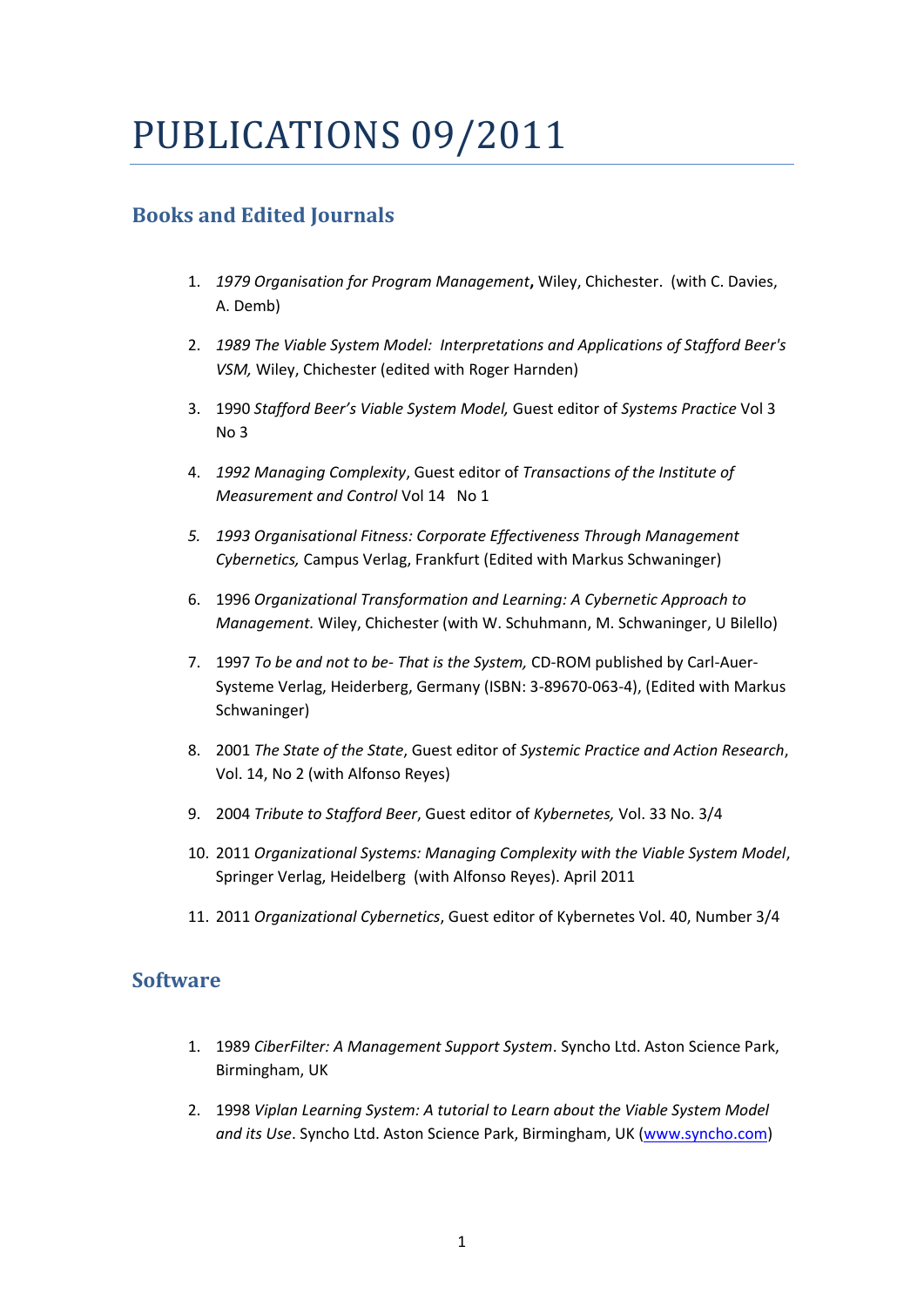## **Selected Papers**

- *1.* 1979 Management Information Systems; A System for Design, *Journal of Cybernetics 9, 3.* (with John Watt)
- **2.** 1979 Cybernetic Filtration of Management Information, Management Centre, University of Aston, *WPS 126*, Birmingham, U.K.
- **3.** 1981 Cybernetic Praxis in Government; The Management of Industry in Chile 1970- 1973, in *Cybernetics and Systems: An International Journal, 11 : 325-338.*
- **4.** 1982 What is Requisite Variety? A Re-examination of the Foundation of Beer's Method, Management Centre, University of Aston, *WPS 242.* (with Nigel Howard)
- *5.* 1983 Management and Information; The Complementarity Control-Autonomy, in *Cybernetics and Systems; An International Journal, 14: 85-102.*
- *6.* 1987 From Machines to People and Organisations, in *New Directions in Management Sciences,* eds. M. Jackson and P. Keys, Gower, U.K.
- 7. 1988 Information Management, Organisation and Managerial Effectiveness, in *Journal of the Operational Research Society, Vol 39, No. 1, pp.7-14.* (With John Watt)
- *8.* 1988 Organisation for Regional Resources Management, in *Human Systems Management, Vol 7, pp341-348*
- **9.** 1992 Cyberfilter: a Management Support System, in *Executive Information Systems and Decision Support* Ed. by Clive Holtham, Chapman & Hall, London.
- 10. 1993 Strategy, Structure and Information Management, in *Journal of Information Systems, Vol 3, 17-31.*
- 11. 1993 Giving Requisite Variety to Strategy and Information Systems, in *Systems Science addressing Global Issues.* Eds: F. Stowell, D. West & J. Howell. Plenum, New York. (Proceedings of UK Systems Society Annual Meeting, Paisley, July 1993)
- 12. 1993 Domains of Interaction Between a Social System and its Environment, *Systems Practice*, Vol 6, 517-526
- 13. 1994 What is Systemic Thinking? in *System Dynamics Review*, June 1994 pp199-212
- 14. 1996 Requirements for effective participation in self-constructed organizations, in *European Management Journal,* Vol 14, No4 pp 414-422.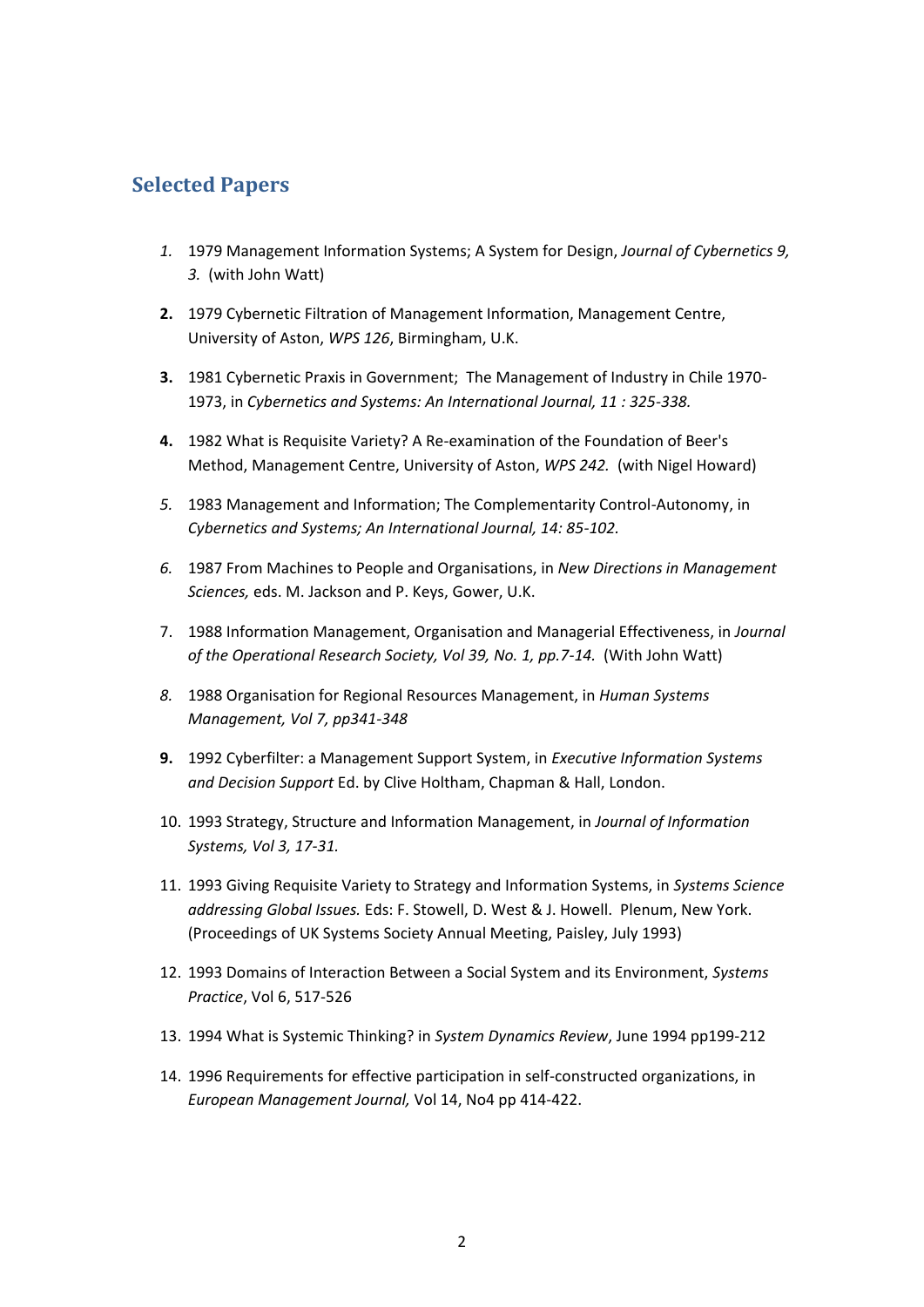- 15. 1997 Giving Requisite Variety to Strategic and Implementation Processes: Theory and Practice, in proceedings of JAIST Conference in Ishikawa, Japan, September 2000 and in<http://www.psych.lse.ac.uk/complexity/Seminars/1997/report97nov.htm>
- 16. 1998 Team Syntegrity, in *Web-Weaving, intranets, extranets and strategic alliances,* edited by Peter Lloyd & Paula Boyle, Butterworth Heinemann, Oxford.
- 17. 1998 The Systemic Roles of SKI and SSI in the Swedish Nuclear Waste Management System, *SKI Report 98:4,* Stockholm (with A. Gill)
- 18. 1998 Building Channels for Transparent Risk Assessment (Final Report of the RISCOM Project), *SKI Report 98:6,* Stockholm (with Kjell Andersson and Clas-Otto Wene)
- 19. 1998 Systemic Reflections on Environmental Sustainability, in *Systems Research and Behavioural Science,* Vol. 15, pp 483-496 (with Neil Stewart)
- 20. 1999 A Meaning for Transparency in Decision Processes, in *Proceeding of Conference on Values in Decisions on Risk*. First VALDOR Conference, Stockholm, June (with Clas-Otto Wene).
- 21. 1999 Responsive Accounting: A Grounding of the Informational Domain in the Operational Domain of an Organization, in *The Evolution of Complexity. The Violet Book of `Einstein Meets Magritte'* eds. Francis Heylighen, Johan Bollen and Alex Riegler, ISBN 0-7923-5764-7, Kluwer Academic Publishers (with Alfonso Reyes).
- 22. 1999 Aspects of identity, cohesion, citizenship and performance in recursive organisations, in *Kybernetes,* Vol. 28 Number 6/7, 640-658.
- 23. 1999 The Viable System Model and the Viplan Software, in *Kybernetes,* Vol 28 Number 6/7, 661-678 (with Diane Bowling and Patrick Hoverstadt).
- 24. 2000 Self-construction of Desirable Social Systems, in *Kybernetes,* Vol 29 Number 7/8, 949-964
- 25. 2000 Which Are Structural Requirements for the Effective Performance of Waste Management Institutions? In Proceedings of the FSC Launching Workshop "Stakeholder Confidence and Radioactive Waste Disposal - Inauguration, First Workshop and Meeting of the OECD - NEA Forum on Stakeholder Confidence in the Area of Radioactive Waste Management", Paris, France, 28-31 August 2000. <http://www.nea.fr/html/rwm/reports/2000/nea2829.pdf>
- 26. 2001 The State of the State: Introduction, in *Systemic Practice and Action Research*, Vol. 14, No 2, pp 135-137 (with Alfonso Reyes)
- 27. 2001 Auditing as the Dissolution of Corruption, in *Systemic Practice and Action Research*, Vol. 14, No 2, pp 138-156 (with Germán Bula and Roberto Zarama).
- 28. 2001 Auditing as a Trust Creation Process, in *Systemic Practice and Action Research*, Vol. 14, No 2, pp 215-236.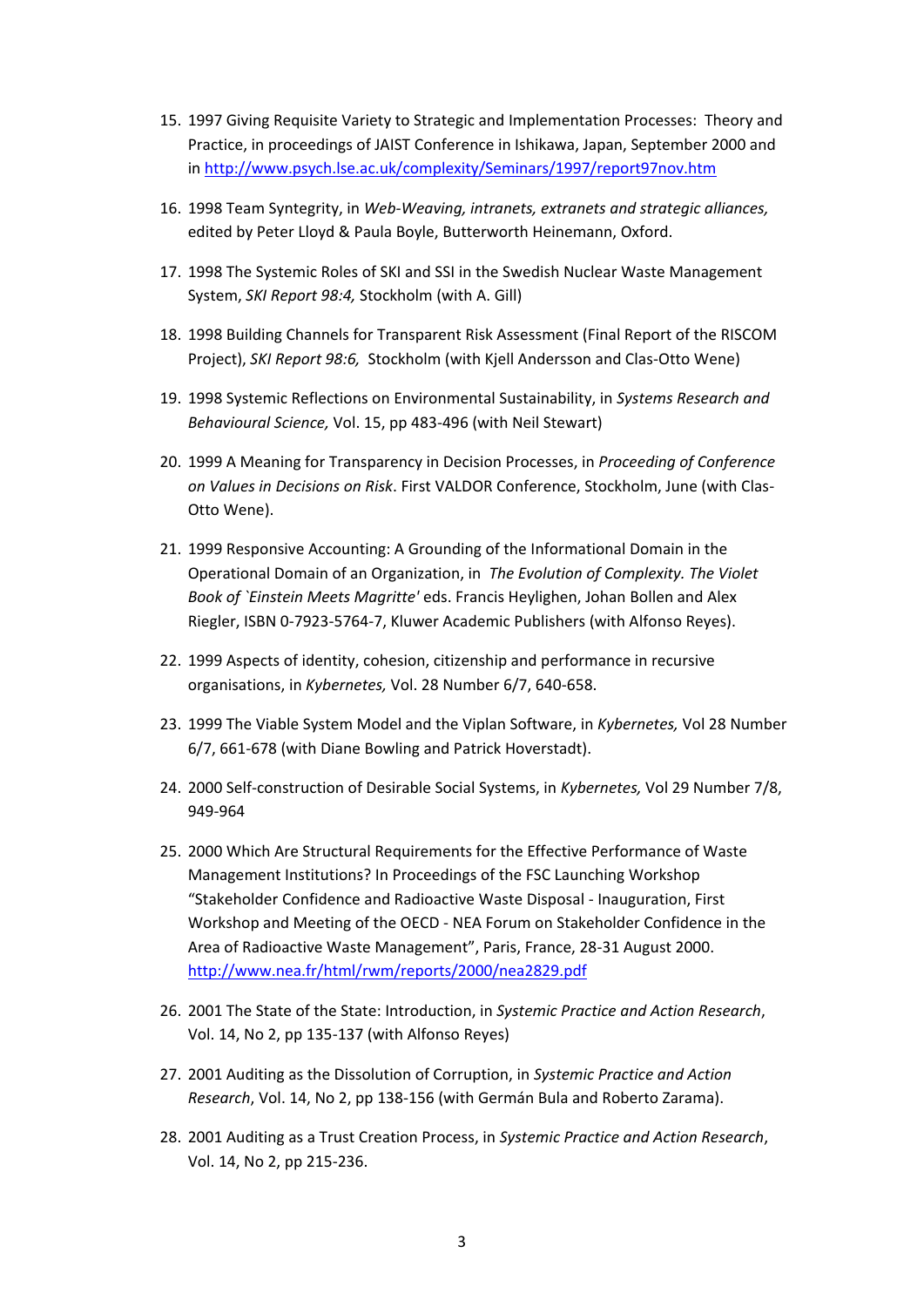- 29. 2001 The Wisdom of the People: a Framework for Transparency, in *Proceedings of Values in Decisions on Risk.* Second VALDOR Conference, Stockholm, Sweden, June.
- 30. 2002 Self-Construction and Restricted Conversations, in *Systems Research and Behavioural Science*, Vol. 19-6 (2002) pp.517-529.
- 31. 2003 The Riscom Model, boundaries and Contextualisation in *Proceedings of Values in Decisions on Risk.* Third VALDOR Conference, Stockholm, Sweden, June, pp 444-451.
- 32. 2003 Social Systems and the Embodiment of Organizational Learning in *Complex Systems and Evolutionary Perspectives on Organizations- The Application of Complexity Theory to Organizations*, Edited by Eve Mittleton-Kelly, Pergamon- Elsevier Science, Oxford, pp 53-70.
- 33. 2004 The Footprint of complexity: the embodiment of social systems, in *Kybernetes,*  Vol. 33 No. 3/4 pp 671-700
- 34. 2004 Dialogues and Transparency in Decision-making: The Riscom Model in Proceedings of 3rd International Conference on Systems Thinking in Management (ICSTM 2004), University of Pennsylvania, May 19-21.
- 35. 2005 Radioactive Waste Management: A Participatory Approach to Increase the Influence of Local Actors on the National Decision-Making Process. The  $10^{th}$ International Conference on Environmental Remediation and Radioactive Waste Management September 4-8, 2005, Scottish Exhibition & Conference Centre, Glasgow, Scotland (with Mike Egan, Gilles Heriard-Dubreuil and Mariano Vila d'Abadal)
- 36. 2006 Models of Transparency and Accountability in the Biotech Age in *Bulletin of Science, Technology & Society* Vol. 26: pp 46-56 (with Kjell Andersson, Britt-Marie Drottz-Sjöberg, Patricia Ann Fleming, and Clas-Otto Wene)
- 37. 2006 Reflections on Power, Democracy and Communications. *Cybernetics and Human Knowing*, Vol 13, No 3-4, pp144-152
- 38. 2007 The RISCOM Model: dialogues and requisite organization. *Kybernetes*, Vol 36 Number 3/4 pp 291-306
- 39. 2008 CyberSyn and the re-construction of a holistic nature. *Transmediale Conference*, Berlin 28<sup>th</sup> January [\(www.syncho.com\)](http://www.syncho.com/).
- 40. 2008 "Balance of power in local-national relationships", *JPoX - Journal on Political Excellence*, serial online Available at: <http://www.jpox.eu/component/streams/view,content/cid,213/>
- 41. 2008 Observing organisations: the use of identity and structural archetypes**,** *Int. J. Applied Systemic Studies*, Vol. 2, Nos. 1/2, pp.6–24
- 42. 2009 Performance Management, the Nature of Regulation and the CyberSyn Project. *Kybernetes* Vol 38 Number 1/2 pp. 65-82